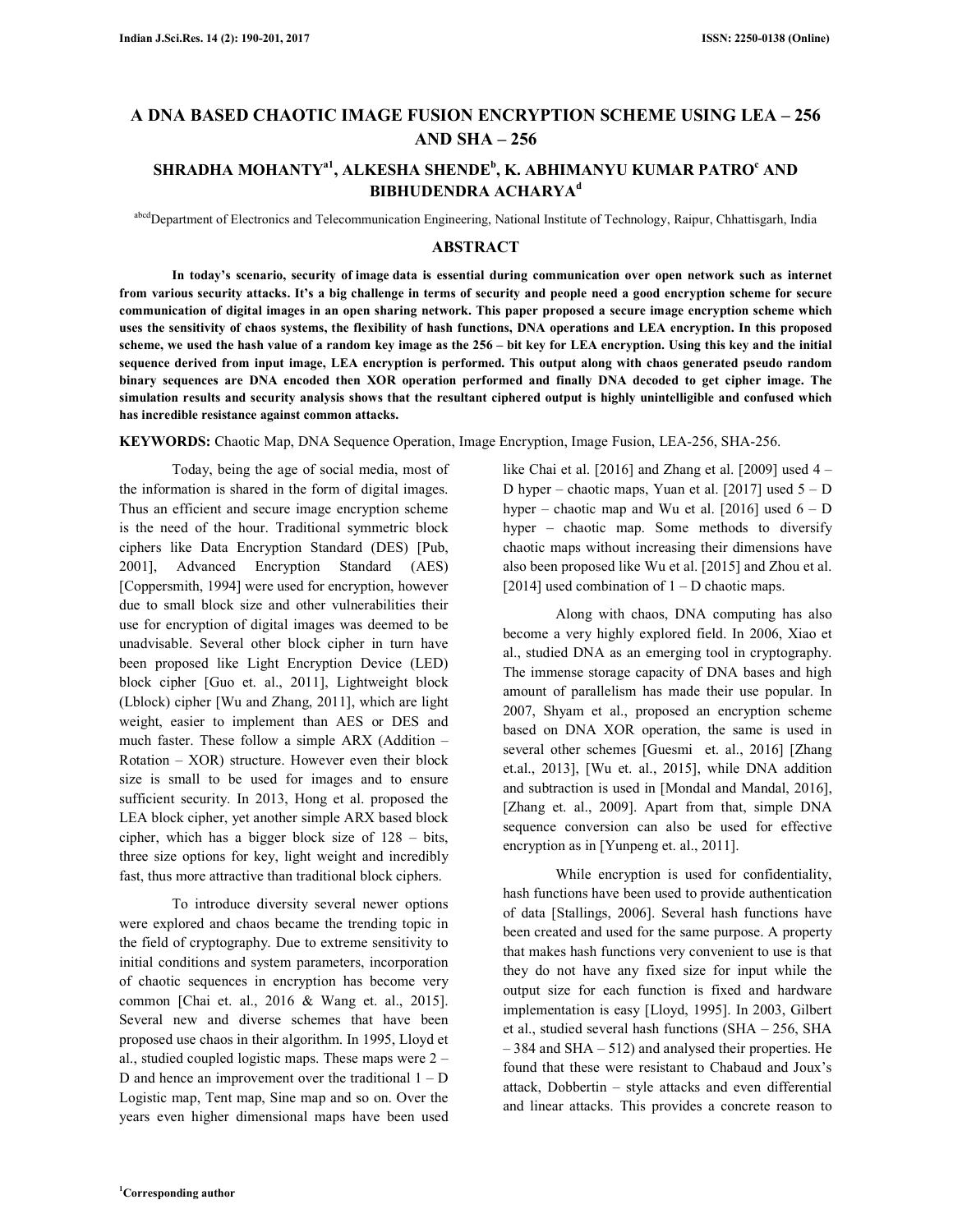include hash functions in an encryption scheme. However hash functions are not only limited to providing authentication, they be used differently too as in [Guesmi et. al., 2016] SHA  $-$  256 is used for key generation. This shows how broad the range of application of hash functions can be.

 In this paper we have used the LEA with 256 bit key for encryption. The key we have used is a randomly generated image. We have used SHA – 256 to get the 256 – bit hash value of the random key image which in turn is used as the key for LEA encryption. To balance complexity and security we have used cross – coupled logistic map as in [http://sprott.physics.wisc.edu]. We generate a pseudo random binary sequence from the map and use this along with DNA operations to carry out image fusion with the LEA cipher to get the encrypted image. This process has been described in the following sequence. The succeeding section describes in detail each of the components of the system. Then in section 3 we described the proposed scheme. Section 4 contains the results we obtained and security analysis, while section 5 concludes the paper.

## **COMPONENTS OF THE SYSTEM**

## **LEA – 256**

 LEA is a 128 – bit block cipher with key size of  $128 - bits$ ,  $192 - bits$  or  $256 - bits$  [Hong et. al., 2013]. It uses only three operations – modular addition, bitwise rotation and bitwise XOR. It is faster than traditional block ciphers like AES and DES [Coppersmith, 1994], [Pub, 2001]. In our model we have used 256 – bit key. Using this key and key constants we generate  $6$ ,  $32 - bit$  round keys. These round keys are used to generate the cipher text.

 $C = LEA - 256(P, K)$ 

where P is the  $128 - bit$  plaintext and K is the  $256 - bit$ key.

The process for encryption is as follows.

**Step 1:**Key constant = [3287280091 1147300610 2044886154 2027892972 1902027934 3347438090 3763270186 3854829911]

**Step 2:** Divide the 256 – bit key K into 8 sequences of 32 – bit each such that  $K_i = (32i + 1)$ <sup>th</sup> bit of K to  $(32i + 32)$ <sup>th</sup> bit of K, , where  $i = 0$  to 7.

**Step 3:**  $IK_i = K_i$  for  $i = 0$  to 7.

**Step 4:** Round Key generation:

for  $i = 1$  to 32

 $IK_{(6i \text{ mod } 8)+1} = RotL_1 (IK_{(6i \text{ mod } 8)+1} \boxplus$  $RotL_i(Key\_constant_{(6i \mod 8)+1}))$ 

 $IK_{(6i+1 \mod 8)+1} = RotL_1 (IK_{(6i+1 \mod 8)+1} \boxplus$  $RotL_i(Key\_constant_{(6i+1 \mod 8)+1}))$  $IK_{(6i+2 \mod 8)+1} = RotL_1 (IK_{(6i+2 \mod 8)+1} \boxplus$  $RotL_i(Key\_constant_{(6i+2 \mod 8)+1}))$  $IK_{(6i+3 \mod 8)+1} = RotL_1 (IK_{(6i+3 \mod 8)+1} \boxplus$  $RotL_i(Key\_constant_{(6i+3 mod 8)+1}))$  $IK_{(6i+4 \mod 8)+1} = RotL_1 (IK_{(6i+4 \mod 8)+1} \boxplus$  $RotL_i(Key\_constant_{(6i+4 mod 8)+1}))$  $IK_{(6i+5 \mod 8)+1} = RotL_1 (IK_{(6i+5 \mod 8)+1} \boxplus$ 

 $RotL_i(Key\_constant_{(6i+5 \mod 8)+1}))$ 

 $RK_i$  $=$   $\left| \frac{IK_{(6i \mod 8)+1}}{IK_{(6i+1 \mod 8)+1}} \right| K_{(6i+2 \mod 8)+1}$  $IK_{(6i+3 \mod 8)+1}, IK_{(6i+4 \mod 8)+1}$   $IK_{(6i+5 \mod 8)+1}$ 

end for

where  $IK =$  intermediate key,  $RK =$ round key, RotL<sub>i</sub> = rotate left by i bits and a  $\boxplus$  b = dec2bin  $((\text{bin2dec}(a) + \text{bin2dec}(b)) \text{ mod } 2^{32})$ 

**Step 5:** Divide the 128 – bit plaintext P into 4 blocks of 32 – bit each, such that  $P_i = (32i + 1)$ <sup>th</sup> bit of P to  $(32i + 32)$ <sup>th</sup> bit of P, where  $i = 0$  to 3 and the intermediate text IT is generated as

 $IT_i = [P_i(25 \text{ to } 32) P_i(17 \text{ to } 24) P_i(9 \text{ to } 16) P_i(1 \text{ to } 8)]$ 

**Step 6:** Encrypt the intermediate text IT:

for  $i = 0$  to 31

 $IT_{i+1}\{0\} =$  $RotL<sub>9</sub>((IT<sub>i</sub>{0} \oplus RK<sub>i</sub>{0})) \boxplus (IT<sub>i</sub>{1} \oplus RK<sub>i</sub>{1}))$ 

 $IT_{i+1}{1} =$  $RotR_{5}((IT_i{1}]\oplus RK_i{1}) \boxplus (IT_i{2}]\oplus RK_i{2}))$ 

 $IT_{i+1}{2}$  $\text{RotR}_3\big((\text{IT}_\text{i}\{2\} \oplus \text{RK}_\text{i}\{2\}) \boxplus (\text{IT}_\text{i}\{3\} \oplus \text{RK}_\text{i}\{3\})\big)$  $IT_{i+1}{3} = IT_i{0}$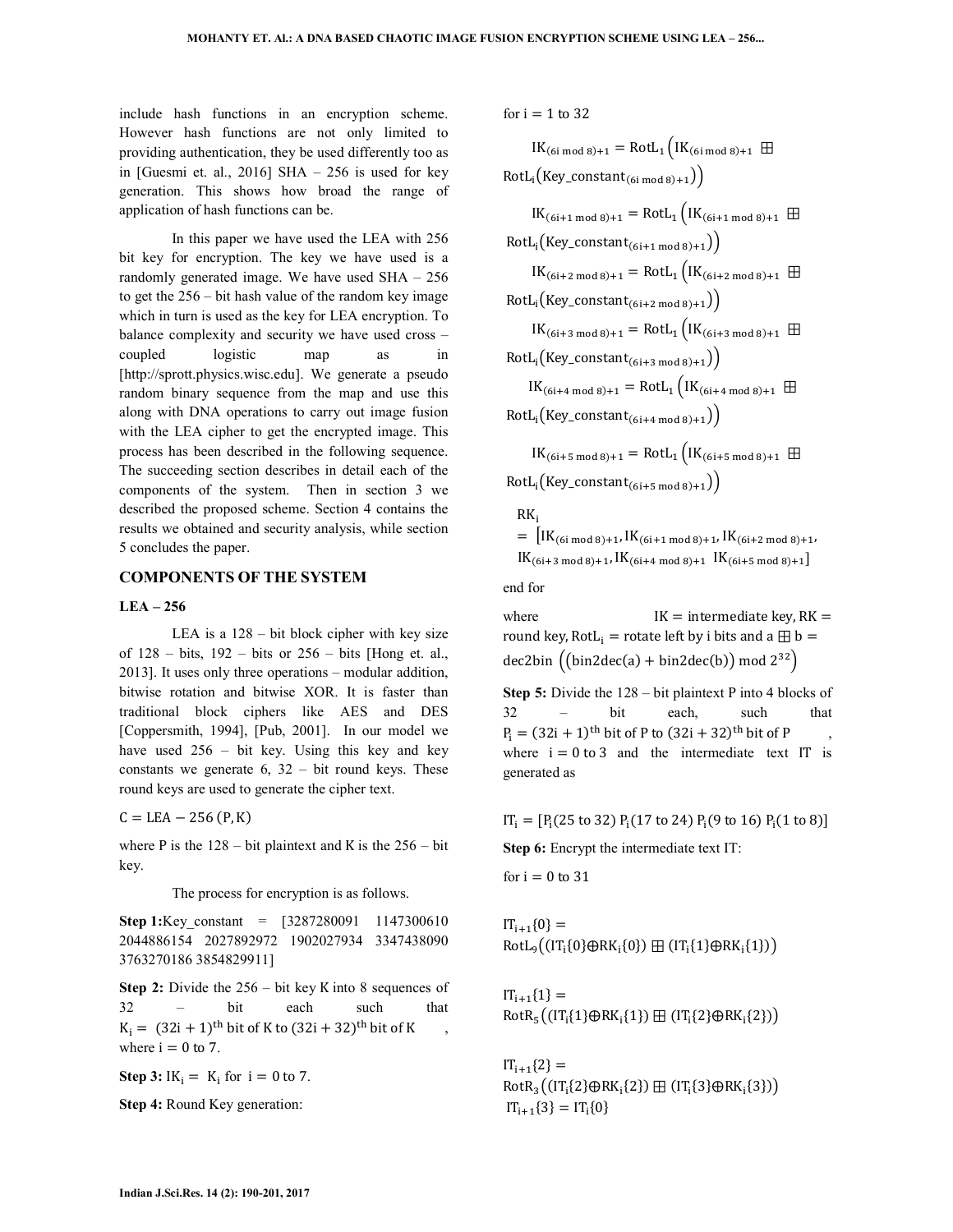end for

#### where  $RotR_i = Rotate$  right by i bits

## **Step 7:** Cipher text C is given by:

$$
C = [IT_{32}\{0\}, IT_{32}\{1\}, IT_{32}\{2\}, IT_{32}\{3\}]
$$

#### **Cross – coupled Logistic Map**

 The term "chaos" simply defines "a state of disorder" or "a state of confusion" or "a state of unpredictable behavior" which have the properties of determinacy, non – linearity, ergodicity, non – periodicity. Moreover, it is very much sensitive to initial conditions and systems parameters [8]. It focused on the behavior of dynamical systems. A chaotic map is a map which follows the state of the chaotic behavior. One of the simplest chaotic maps is the Logistic map described as below.

$$
a_{n+1} = \gamma a_n (1 - a_n) \tag{1}
$$

where  $\gamma \in (0,4)$  and  $a_n \in (0,1)$ . The logistic map is chaotic when  $\gamma \in (3.5699456, 4)$ .

 Cross-coupled logistic maps [http://sprott. physics.wisc.edu] can be represented by the equation given below:

$$
a_{n+1} = (1 - \epsilon)\eta_0 a_n (1 - a_n) + \epsilon \eta_1 b_n (1 - b_n)
$$
  
\n
$$
b_{n+1} = (1 - \epsilon)\eta_1 b_n (1 - b_n) + \epsilon \eta_0 a_n (1 - a_n)
$$
 (2)

where  $\epsilon$  is the coupling constant and the value of  $\epsilon$ , a, and b vary from 0 to 1. For  $\epsilon = 0$  the maps are said to be decoupled and for  $\epsilon = 1$ , they are fully coupled. The values  $\eta_0$  and  $\eta_1$  belong to the range (3, 4).

 The pseudo random bit sequence generation, which is proposed by Mondal and Mandal, 2016 is as shown below:

$$
f(a_k, b_k) = \begin{cases} 1, a_k > b_k \\ 0, a_k \le b_k \end{cases}
$$
 (3)

The function  $f(a, b)$  gives the required pseudo random binary sequence.

#### **DNA Operations**

 DNA sequences are used in cryptography due to their high storage capacity, vast parallelism and energy efficiency [Yunpeng et. al., 2011]. DNA sequences contain four bases namely Adenine, Cytosine, Guanine and Thymine, represented by A, C, G and T respectively. Here A and T are the complement of each other and so are G and C. There are 8 kinds of coding schemes that satisfy the Watson – crick complement rule, which are shown in Table I. In our algorithm we have used Rule 1 of the following

Table I. Table II shows the XOR operation of 4 DNA bases.

#### **Secure Hash Algorithm SHA – 256**

 Hash functions provide integrity and authenticity [Algredo-Badillo et. al., 2013] and they are flexible in the sense that the input does not have a particular size but the output size of hash function is fixed. In our scheme we have used SHA – 256 and a key image to generate 256 – bit key [Guesmi et. al., 2016] for LEA encryption. Even a slight change in the key image will completely change the output hash value. Thus this method of key generation provides high security against brute – force attack.

## **PROPOSED IMAGE ENCRYPTION SCHEME**

 In this section, we present the procedure for DNA based chaotic image fusion encryption scheme using a Light – weight encryption scheme,  $LEA - 256$ and a Secure Hash Algorithm, SHA – 256. The proposed scheme includes five subsections. In the first subsection, key for LEA encryption is generated by using the random key – image and the secure hash algorithm SHA – 256. For the requirement of Cipher Block Chaining (CBC) mode of LEA encryption, we need an initialization vector (IV). So in the second subsection, a  $128 - \text{bit initial sequence}$  is generated by using original image and XOR operation. This 128 – bit initial sequence is regarded as an initialization vector for CBC mode of LEA encryption. In the third subsection, CBC mode of LEA encryption is performed. In the fourth subsection, pseudo random binary sequence is generated by using cross – coupled logistic map. Finally, in the last subsection, DNA image fusion operation is performed. The proposed image encryption scheme is shown in Fig. 1.

#### **Key Generation**

 The proposed method uses an image as a key. This key – image of size  $M_1 \times N_1$  is generated randomly by using the function  $randi([0 255], M_1, N_1)$  . Randomness of the key ensures more confused cipher. Then apply SHA – 256 to this key image to generate 256 – bit hash value. This 256 – bit hash value serves as the key for LEA encryption. For decryption the same 256 – bit hash value of the key image is required.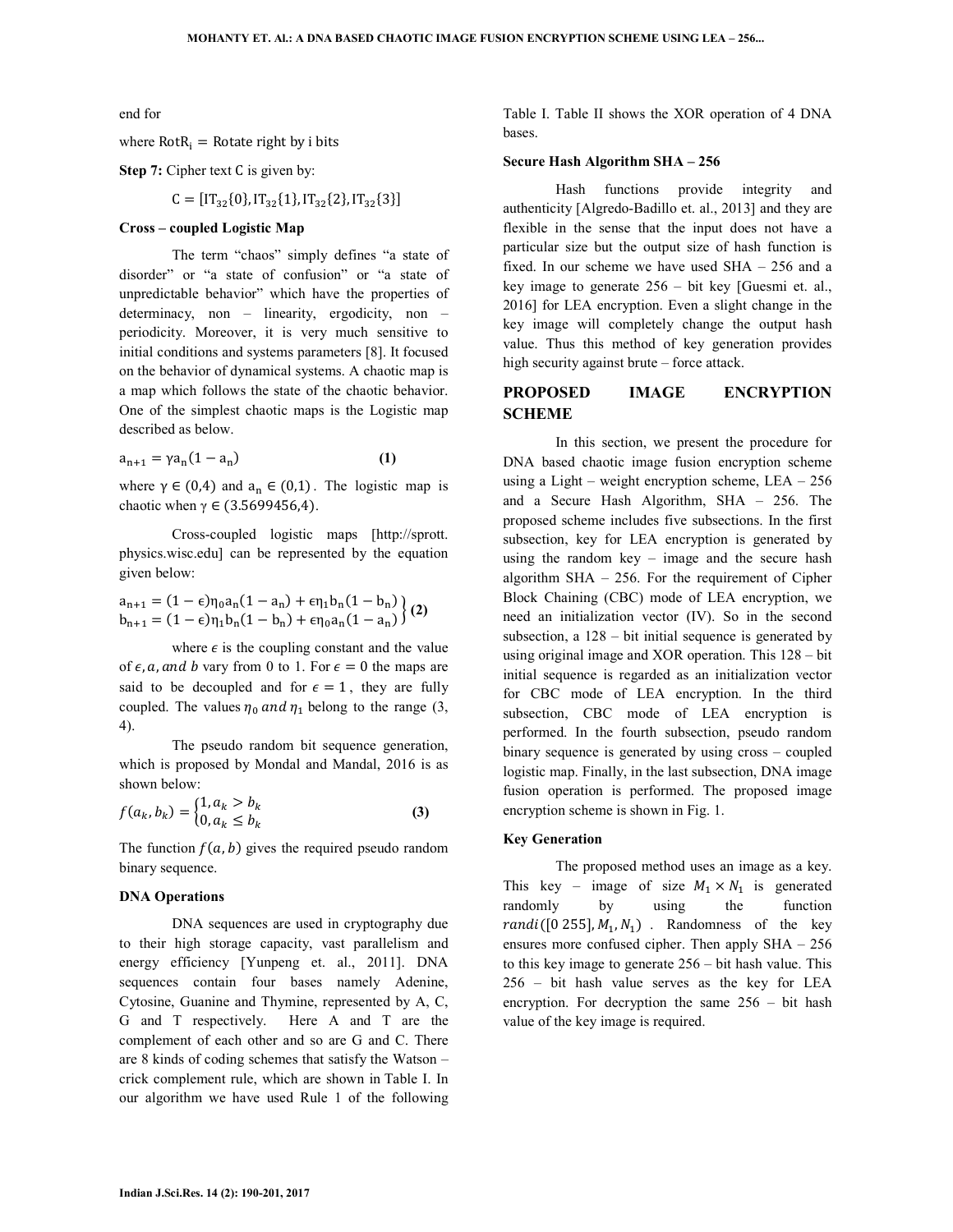| A | 00 | 00 | 01 | 01 | 10 | 10 |    |    |
|---|----|----|----|----|----|----|----|----|
|   |    | 11 | 10 | 10 | 01 | 01 | 00 | 00 |
| G | 01 | 10 | 00 | 11 | 00 | 11 | 01 | 10 |
|   | 10 | 01 | 11 | 00 | 11 | 00 | 10 | 01 |

**Table I: DNA encoding and decoding rules** 

**Table II: XOR operation for DNA sequence** 

| <b>XOR</b> |  |  |
|------------|--|--|
|            |  |  |
| Ξì         |  |  |
|            |  |  |
|            |  |  |

#### **Initial Sequence Generation**

 As LEA is a block cipher, CBC mode of operation is used for encryption. For the CBC mode of LEA encryption, a 128 – bit initialization vector is required. This will be calculated by first convert the  $M \times N$  sized image into a binary sequence of length  $M \times N \times 8$  then divide the whole into the number of blocks, each of size 128 – bit and finally, XOR all the blocks. The output is what we call initialization vector which is to be used in CBC mode of LEA encryption.

 $Initial\_sequence = XOR_{128}(I)$ 

where I is the input image of size  $M \times N$ .

#### **LEA – 256 Encryption**

LEA encryption is carried out as follows:

**Step 1:** Convert the input image *I* of size  $M \times N$  to binary sequence *BI* of length  $M \times N \times 8$  such that  $bin2dec\big(BI(8i-7\ to\ 8i)\big)=P_i$  where  $i\in(1,M\times N)$ 

**Step 2:** Generate IV from BI

$$
IV = XOR_{128}(BI)
$$

**Step 3:** Generate Key from Key Image

 $Key = SHA256(Key Image)$ 

**Step 4:** Divide the image into blocks of 128 – bit each and encrypt it using CBC mode of LEA encryption

for 
$$
i = 1
$$
 to  $n$   
\n
$$
IPT = IV \bigoplus B I(128(i - 1) + 1 \text{ to } 128i)
$$
\n
$$
C_{LEA_i} = LEA256 (IPT, Key)
$$
\n
$$
IV = C_{LEA_i}
$$

end for

where  $n = (M \times N)/16$  and IPT is the intermediate plain text

**Step 5:** LEA Cipher is given by

 $C_{LEA} = [C_{LEA_1} C_{LEA_2} C_{LEA_3} \cdots C_{LEA_n}]$ 

## **Pseudo Random Binary Sequence Generation**

 The pseudo random binary sequence proposed by Mondal and Mandal, 2016 is generated in the following way by using the input parameters shown in Table III.



**Figure 1: Block diagram of encryption scheme** 

**Table III: Parameters for pseudo random binary sequence generation** 

| Parameter | $\eta_0$ |       |       | $a_0$ | $\nu_0$ |
|-----------|----------|-------|-------|-------|---------|
| Value     | 3.927    | 3.965 | 0.042 | 0.02  | 0.005   |

**Step 1:** Set the initial parameters according to Table – 3 and generate random sequences  $a$  and  $b$  by using the cross – coupled logistic map such that

$$
a = [a_1 a_2 a_3 \cdots a_{M \times N \times 8}]
$$
  
\n
$$
b = [b_1 b_2 b_3 \cdots b_{M \times N \times 8}]
$$
 and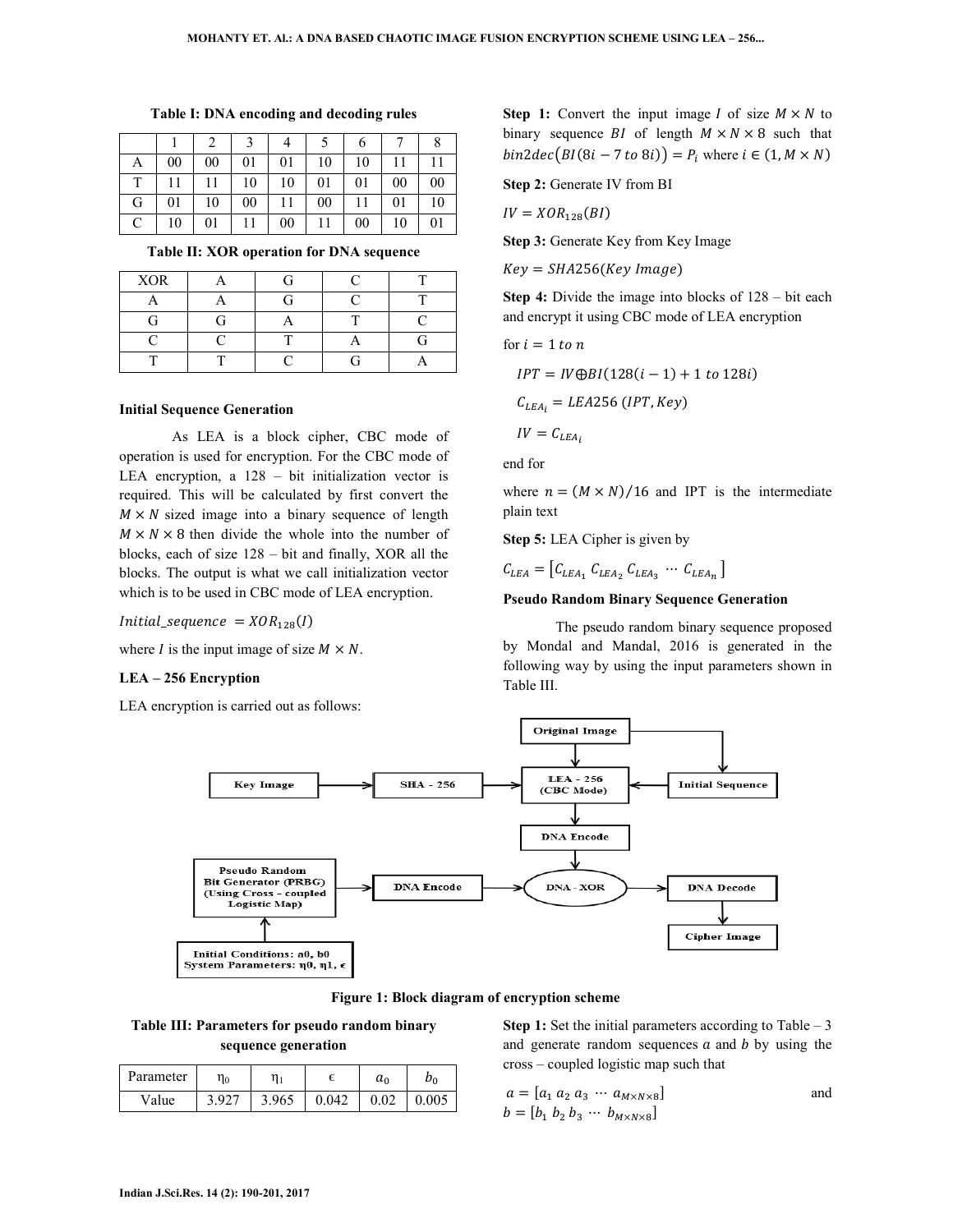**Step 2:** Generate the pseudo random binary sequence which is as follows:

$$
PRBS(i) = 1, \text{ if } a_i \ge b_i
$$

Otherwise,

 $PRBS(i) = 0$ 

where  $PRBS$  is the pseudorandom binary sequence

#### **Image Fusion**

 In this paper, we used DNA XOR operation for performing image fusion. The pseudo random binary sequence and the LEA output, both are encoded by using DNA encoding Rule 1. Then both the DNA encoded sequences are XORed by using DNA XOR method and finally the DNA XORed sequence is decoded to get the cipher image. The process for image fusion operation is described as below:

**Step 1:** Encode pseudo random binary sequence into DNA sequence by using DNA encoding  $Rule - 1$ .

 $D_1 = bin2DNA(PRBS)$ 

**Step 2:** Encode LEA output into DNA sequence by using DNA encoding Rule  $-1$ .

 $D_2 = bin2DNA(C_{LEA})$ 

**Step 3:** XOR the two DNA sequences thus obtained

 $D = D_1 \ XOR \ D_2$ 

**Step 4:** Convert the XORed DNA sequence into binary

 $B = DNA2bin(D)$ 

**Step 5:** Convert the binary sequence  $B$  to decimal, taking  $8 - bit$  at a time.

 Let the sequence of decimal numbers obtained be called IC, i.e. intermediate cipher.

**Step 6:** Reshape IC to get Cipher Image

 $Cipher Image = reshape(IC, M, N)$ 

 The process for decryption is reverse of the process for encryption. In the decryption process, we used the same key image whatever we used it in encryption process. The same pseudo random binary sequence we will use in decryption process whatever used in the encryption process.

## **SIMULATION RESULTS AND SECURITY ANALYSIS**

 In this section, the simulation results and the security analysis such as key space analysis, key sensitivity analysis, statistical analysis, differential analysis, and entropy analysis of the proposed image encryption algorithm is presented.

 In this paper, the standard image 'Lena' having size  $256 \times 256$  is used for the purpose of testing the simulation results. MATLAB R2012a is used for the process of simulation. The simulation was carried out in a system with windows 8.1 operating system, i5 processor, 1.80 GHz CPU, 8.00 GB memory and 500 GB hard disk. Fig. 2 shows that simulation result of 'Lena' image by using the proposed algorithm. In which Fig. 2 (a) shows the original image, Fig. 2 (b) shows the encrypted image which is completely



**Figure 2: Simulation results (a) Original 'Lena' image, (b) Encrypted 'Lena' image, (c) Decrypted 'Lena' image** 

 Unintelligible as desired and completely different than the original image. It means the image is properly encrypted by the proposed encryption algorithm. Fig. 2 (c) shows the decrypted image which is completely identical to the original image indicating successful restoration from the cipher image. Thus it is obvious that the proposed scheme is secure and reliable.

 Security analysis, which is essential as it analyzes the security of an encryption algorithm. A good encryption algorithm should resist all kinds of common attacks. The analyses of some of the known common attacks are as described below.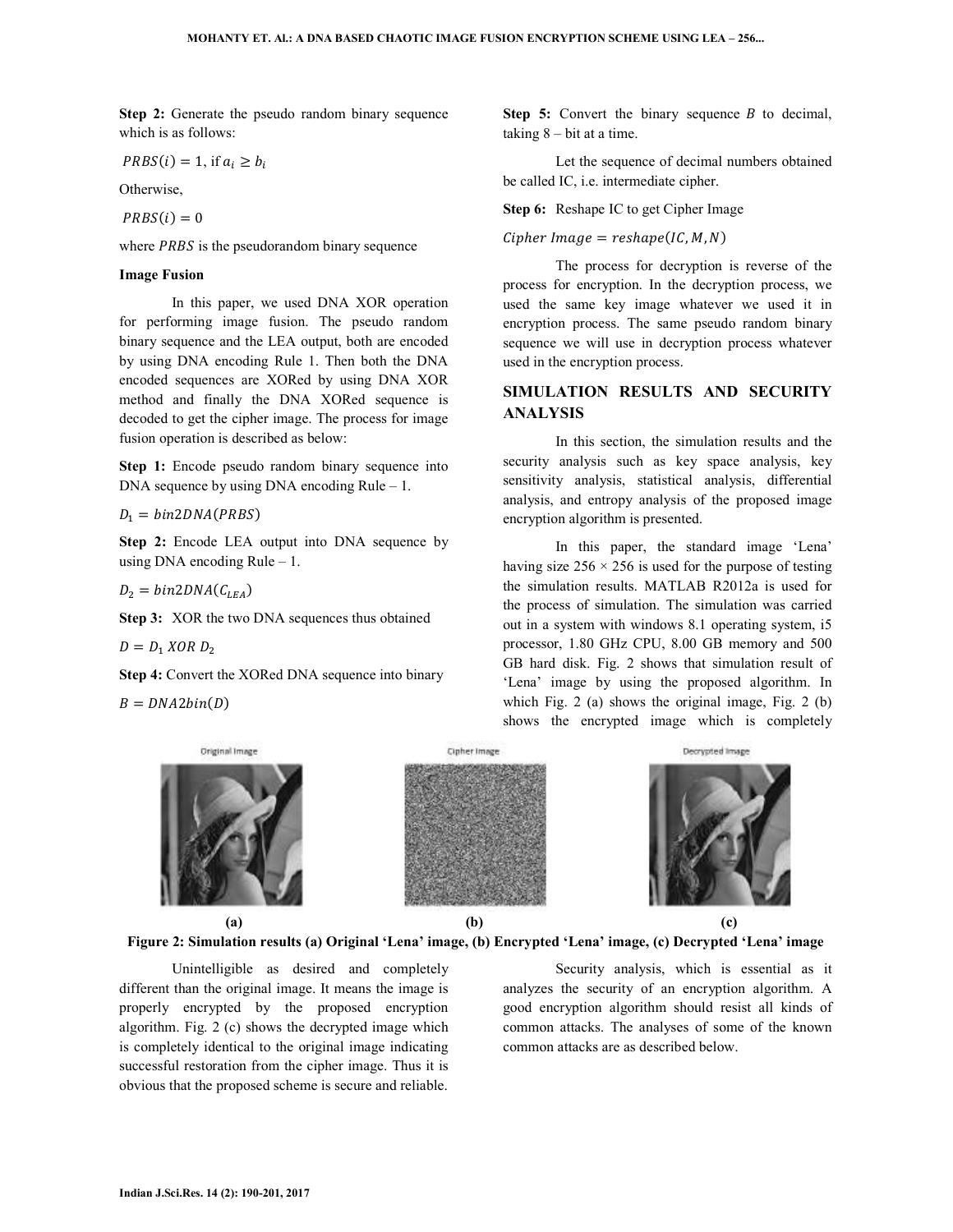#### **Key Space Analysis**

 The encryption scheme, which has large key space, has strong resistance to brute – force attack. In this scheme we used the keys are:

- 1. The parameters  $a_0, b_0, \eta_0, \eta_1, \epsilon$  for generation of pseudo random binary sequence.
- 2. The 256 bit hash value, used as a key for LEA encryption.
- 3. The 128 bit initialization vector for CBC mode of operation.
- 4. The key image, used to generate the key for LEA encryption.

 In this proposed algorithm, the precision values of the key parameters  $a_0, b_0, \eta_0, \eta_1, \epsilon$  are  $10^{14}$ ,  $10^{15}$ ,  $10^{12}$ ,  $10^{13}$ ,  $10^{15}$  respectively. This will generate the key space of  $10^{15} \times 10^{18} \times 10^{15} \times$  $10^{16} \times 10^{17} = 10^{81}$ . For the security of SHA – 256 with complexity of the best attack as  $2^{128}$ . Further, the 128 – bit initialization vector generate the key space of  $2^{128}$ . In addition, the key image is also used as a key. So, the total key space will be  $10^{81} \times 2^{128} \times 2^{128}$ including key image. So this concludes that the proposed encryption scheme has large key space to resist brute – force attack very effectively.

#### **Key Sensitivity Analysis**

 Here the key used for LEA encryption is the 256 – bit key obtained by using SHA – 256 on a random image. The image is of size  $256 \times 256$  and each pixel of 8 – bits, thus a total of 524288 bits. A change in a single bit will change the pixel value and thus completely change the 256 – bit key. Also the chaotic systems are highly sensitive to their initial conditions. The initial conditions of chaotic systems are also represented as key in our proposed cryptosystem. So to examine the sensitivities of keys in this cryptosystem, we perform certain tests. In our first test, we changing

the value of  $a_0$  to  $a_0 + 10^{-15}$  and then by using this changed key, we generate the corresponding cipher image, also generate the difference image of original cipher image and changed cipher image and finally generate the decrypted image from the changed cipher image. Similarly we test the same things by changing the value of  $b_0$  to  $b_0 + 10^{-15}$ ,  $\eta_0$  to  $\eta_0 + 10^{-15}$ ,  $\eta_1$  to  $\eta_1 + 10^{-16}$ ,  $\epsilon$  to  $\epsilon + 10^{-17}$ . Fig. 3 shows the key sensitivity test of our proposed cryptosystem. Fig. 3  $(a)$ ,  $(d)$ ,  $(g)$ ,  $(i)$ , and  $(m)$  shows the cipher images by using changed keys. Fig.  $3$  (b), (e), (h), (k), and (n) shows the difference images of original cipher image and changed keyed cipher image and from this Fig. we observe that the keys are very much sensitive that means our cryptosystem totally dependent on the initial conditions. Fig. 3 (c),  $(f)$ ,  $(i)$ ,  $(l)$ , and  $(o)$  shows the decrypted images generated from changed keyed cipher images and from the Fig.s we found that the original images are not recovered from the changed keyed cipher images. This concludes that our cryptosystem is highly sensitive to their keys.

#### **Plaintext Sensitivity Analysis**

 Our proposed cryptosystem also sensitive to the plaintext, this proves, by changing one random pixel in the plaintext, then generate the corresponding cipher image and finally generate the difference of original cipher image and the changed cipher image. In this cryptosystem, we generate three cipher images by changing three random pixel positions (64, 64), (128, 128), and (256, 256). Fig. 4 shows the plaintext sensitivity test of our proposed cryptosystem. Fig. 4 (a), (d), and (g) shows the original cipher images. Fig. 4 (b), (e), and (h) shows the ciphers images by changing the pixel values at locations (64, 64), (128, 128), and (256, 256) respectively. Fig. 4 (c), (f), and (i) shows the difference images of original cipher image and changed cipher image. From the difference images we found that our cryptosystem is very much sensitive to plaintext, hence the proposed cryptosystem is secure.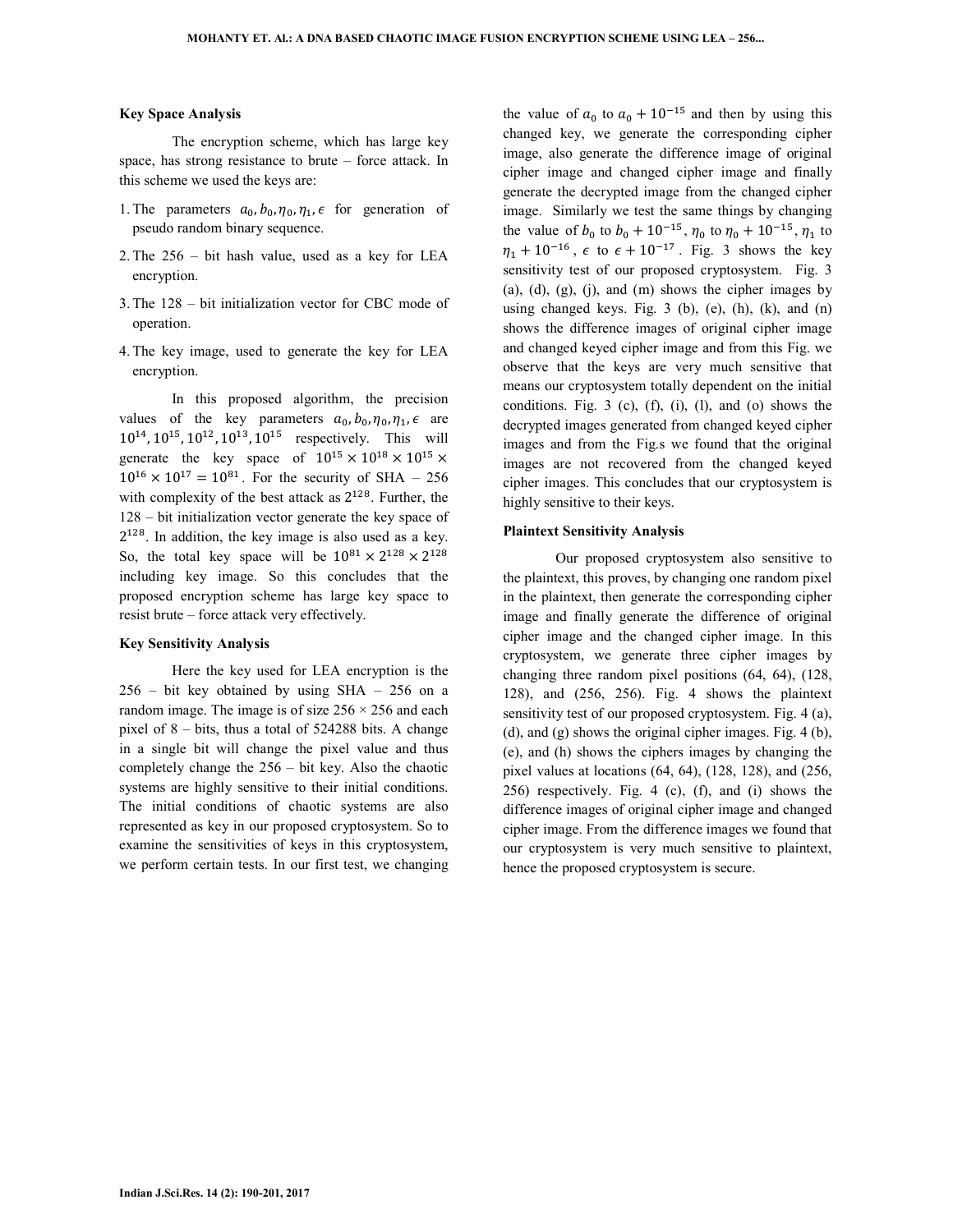

**Figure 3: Key sensitivity results of 'Lena' image: (a, d, g, j, m) Cipher images by changing the values of**   $a_0$ ,  $b_0$ ,  $\eta_0$ ,  $\eta_1$  and  $\epsilon$  respectively; (b, e, h, k, n) Difference images of original cipher images and corresponding **changed cipher images; (c, f, i, l, o) Corresponding decrypted images from the changed cipher images.**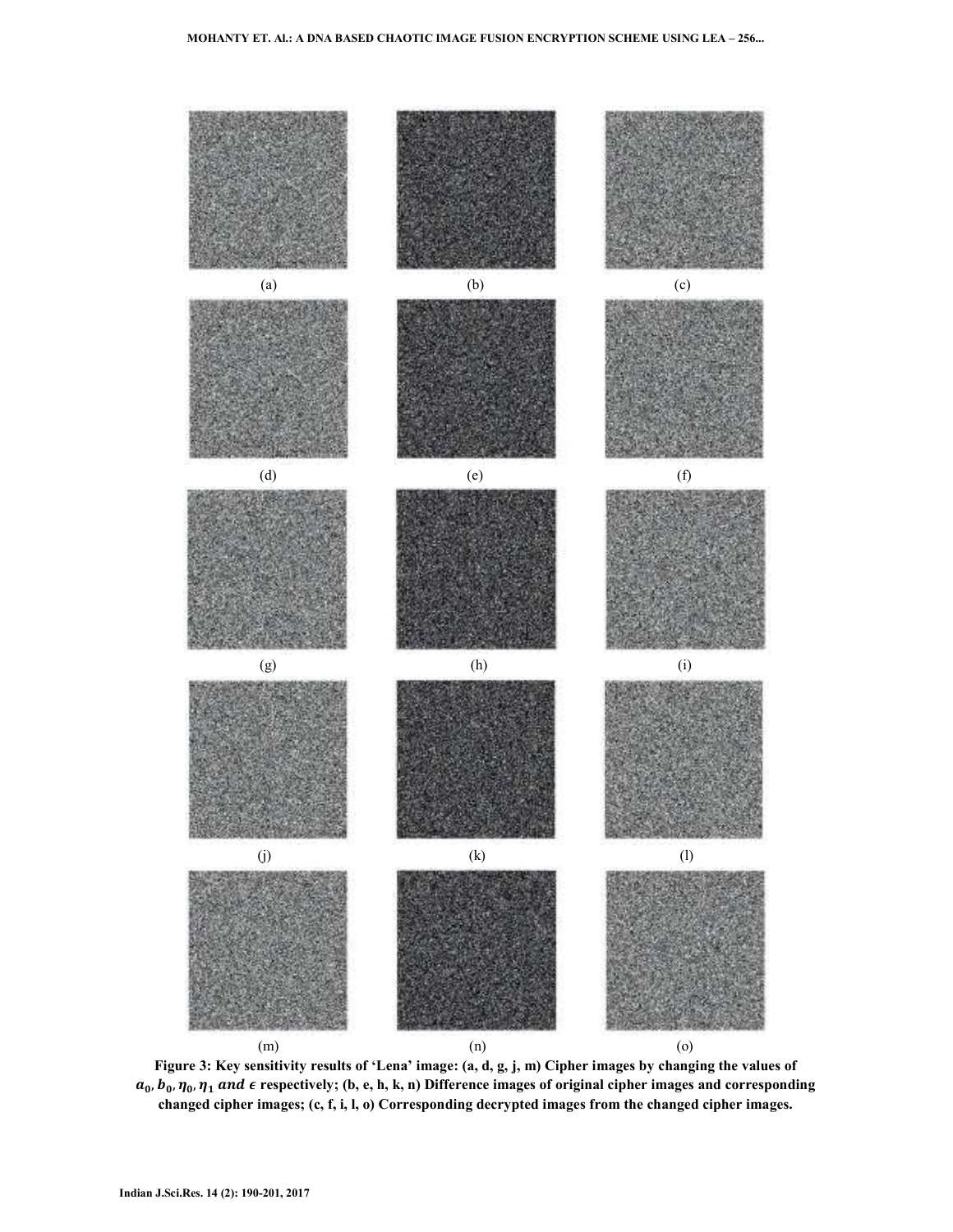



#### **Statistical Analysis**

 With two analysis, such as gray histogram analysis and correlation coefficient analysis, we perform the statistical analysis of the proposed image encryption scheme.

#### **Gray Histogram Analysis**

 The histogram of an image is a statistical parameter that quantifies the number of pixels holding a particular gray level value. This distribution in an intelligible image is distinct and not uniform. By encrypting the image we desire to distort the distribution in the original image and make it very uniform. This is depicted in Fig. 5. Fig. 5 (a) shows the histogram of original 'Lena' image, Fig. 5 (b) shows the histogram of encrypted 'Lena' image and Fig. 5 (c) shows the histogram of decrypted 'Lena' image. From the three images, it is obvious that the original and decrypted images have the same distribution while the

cipher image has a different and very uniform distribution.

#### **Correlation Coefficient Analysis**

 From correlation coefficient analysis, we can generate the linear relationship between two adjacent pixels of encrypted image and also for original image. The linear relationship is in terms of correlation that means how the two adjacent pixels are correlated in an image. It simply means that the degree of linear correlation between two adjacent pixels is calculated in correlation coefficient analysis. Let the correlation coefficient is denoted as  $r$  whose value ranges from  $-1$  to 1. For  $r > 0$ , indicates positive correlation, for  $r < 0$ , indicates negative correlation, for  $r = 0$ , indicates uncorrelated pixels and for  $r = 1$ , perfect correlation of pixels [Zhang et. al., 2014]. The correlation between two adjacent pixels in an original image is almost close to 1 and for an effective and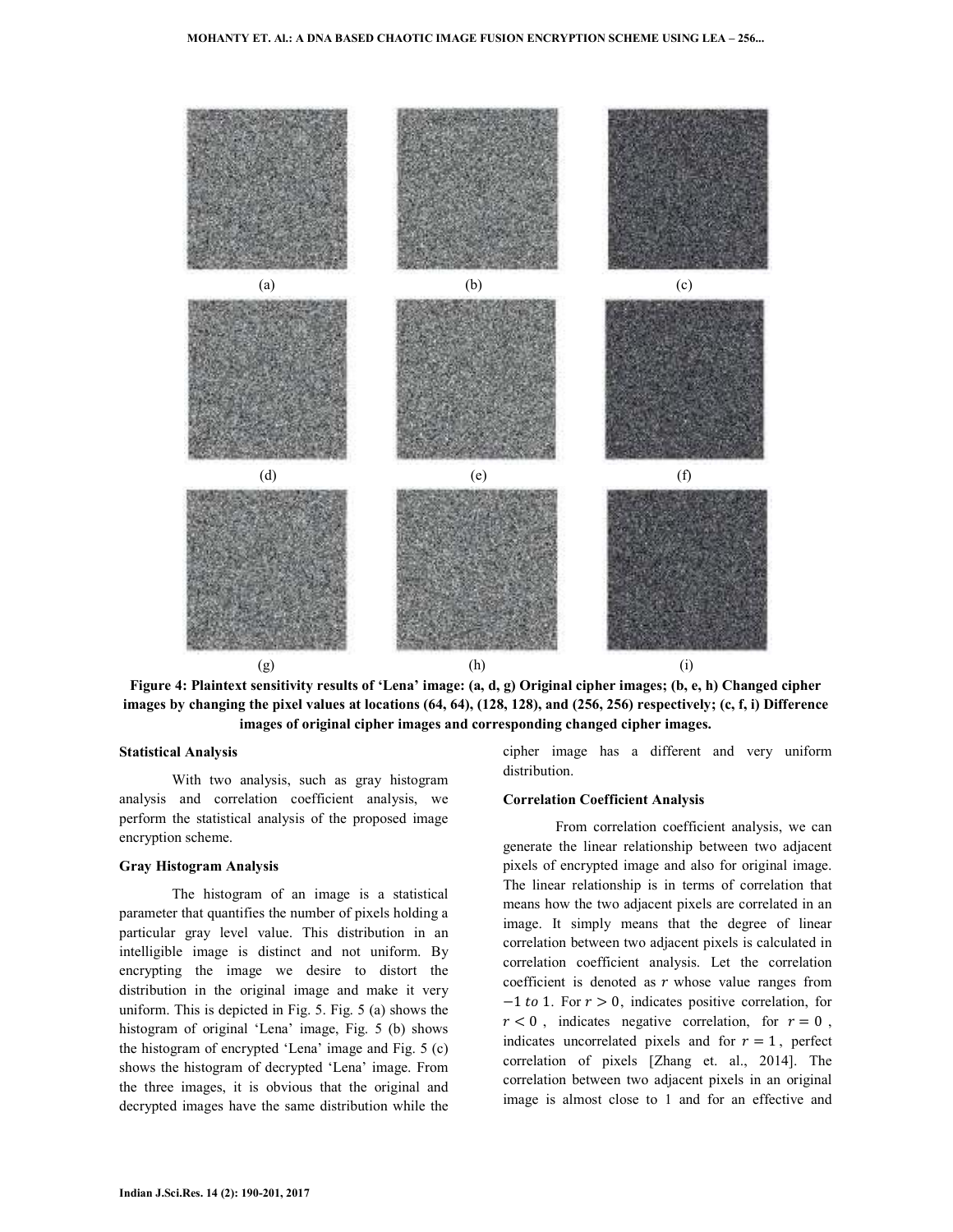secure encryption system the correlation between two adjacent pixels is almost close to 0 no matter in horizontal, vertical and diagonal directions [Zhang and Wei, 2013]. Ideally a good encryption scheme must reduce the value of correlation to zero. Fig. 6 shows the correlation distribution of two adjacent pixels for original 'Lena' image and also for encrypted 'Lena' image. Fig. 6 (a), (b) and (c) shows the correlation distribution of pixels of encrypted image along diagonal, horizontal and vertical directions respectively and Fig. 6 (d), (e) and (f) shows the correlation distribution of pixels of original image along diagonal, horizontal and vertical directions respectively. From Fig. 6, it observed that the pixels of original image are closely correlated along horizontal, vertical and diagonal directions indicates strong correlation while there is negligible or very little correlation between adjacent pixels in the cipher image as indicated by a highly scattered plot. So, weak correlation of adjacent pixels existed in an encrypted image.







**Figure 6: (a), (b), and (c) Correlation distribution of two adjacent pixels of original 'Lena' image; (d), (e), and (f) Correlation distribution of two adjacent pixels of encrypted 'Lena' image** 

 It's necessary to calculate the quantitative analysis of correlation coefficient. The equation for calculating the correlation coefficient quantitatively is

$$
r_{ij} = \frac{E((x_i - E(x_i))(x_j - E(x_j)))}{\sqrt{V(x_i)V(x_j)}}
$$
(4)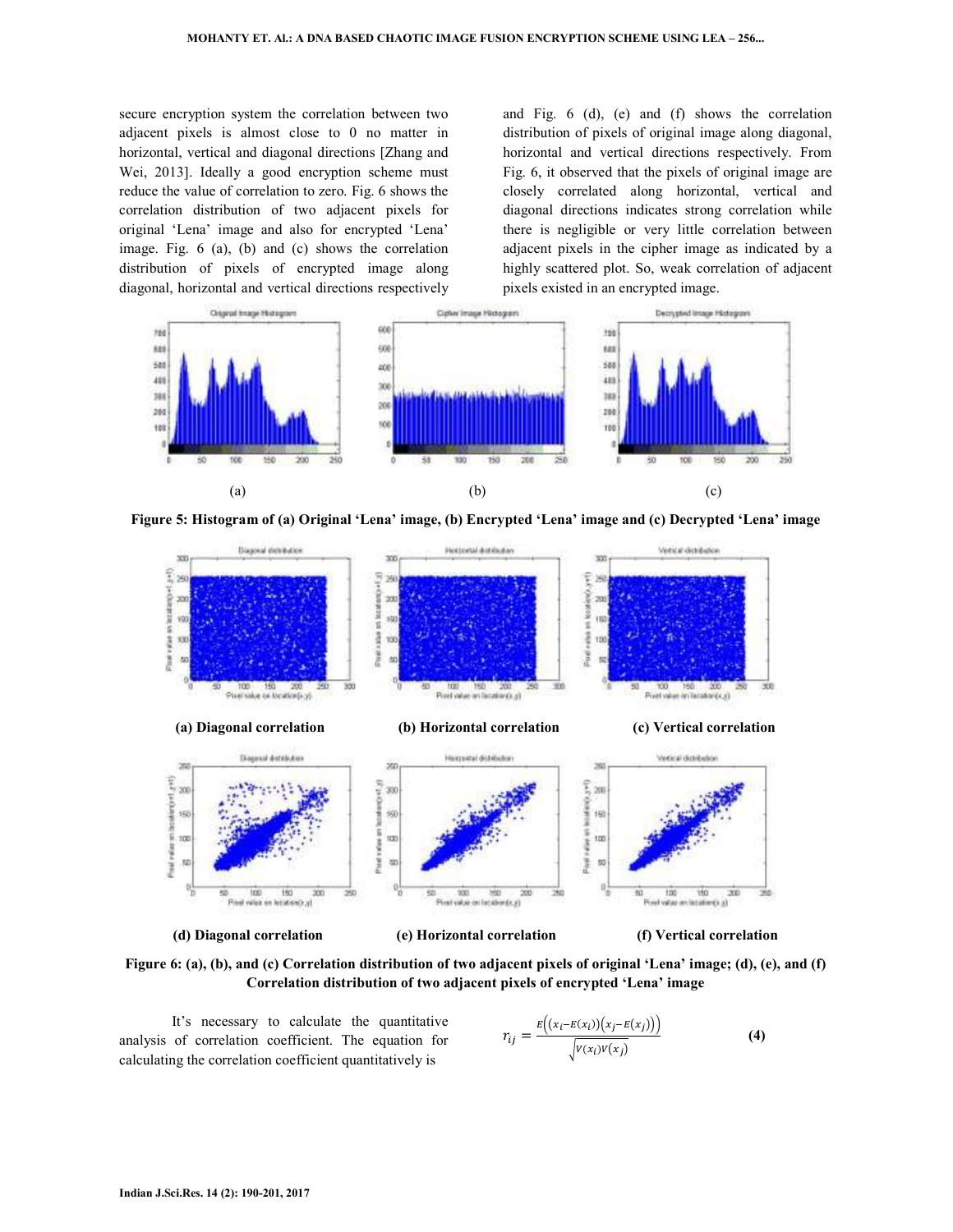where  $E(x)$  is the expectation of x,  $V(x)$  is variance of x and  $r_{ij}$  is the value of correlation between pixels with values  $x_i$  and  $x_j$ .

 We randomly selected 4000 pairs of adjacent pixels along all the three directions (diagonal, horizontal, and vertical) from both the encrypted image and the original image, and calculated the correlation coefficient value along the three directions, which are as shown in Table IV. From Table IV we found that the correlation coefficient values for the original image is almost close to 1 along all the three directions and the correlation coefficient values for the encrypted image is almost close to 0, this shows that the adjacent pixels have strong correlation in original image and weak correlation in encrypted image.

### **Differential Analysis**

 An essential requirement for any encryption algorithm is that it should resist against differential attack. This can be ensured by designing such a scheme so that no two plaintext images that are distinct produce the same cipher image or introducing a minor change in the plaintext must give rise to a huge difference in the cipher produced. Resistance against differential attacks can be characterised by three parameters namely NPCR, UACI and MAE, each of which is described below.

**Table IV: Correlation coefficient results of original image and encrypted image along all the three directions** 

| S. No. |                | Original Image |            |          | Encrypted Image |            |           |
|--------|----------------|----------------|------------|----------|-----------------|------------|-----------|
|        | Images         | Diagonal       | Horizontal | Vertical | Diagonal        | Horizontal | Vertical  |
|        | Lena           | 0.9178         | 0.9399     | 0.9693   | $-0.0035$       | 0.0041     | 0.0011    |
|        | <br>L'ameraman | 0.9087         | 0.9335     | 0.9592   | $-0.0055$       | $-0.0020$  | $-0.0001$ |
|        | Boat           | 0.9222         | 0.9381     | 0.9713   | 0.0004          | $-0.0001$  | 0.0009    |

#### **NPCR**

 NPCR or number of pixel change rate computes the percentage of pixels different in the cipher produced by original image from the cipher produced by changing one pixel in the original image. It is calculated as follows:

$$
NPCR = \frac{1}{m \times n} \sum_{i=1}^{m} \sum_{j=1}^{n} D_{ij} \times 100\%
$$
 (5)

where  $m \times n$  is the size of the image and  $D_{ij}$  is calculated as:

$$
D_{ij} = \begin{cases} 0, & if \ C_{ij} = C'_{ij} \\ 1, & if \ C_{ij} \neq C'_{ij} \end{cases}
$$
 (6)

 $C_{ij}$  is the cipher image produced from original image and  $C'_{ij}$  is the cipher image produced by changing one pixel in the original image. For a 256 gray – scale image, the ideal value of NPCR is found to be 99.6094 %. Higher of that NPCR value better is the encryption quality [Chattopadhyay et. al., 2015]. Table V shows the NPCR results of various images by using the proposed method. From Table V, we found that the NPCR results by using the proposed method get closer to the ideal NPCR value.

## **UACI**

 Unified average changing intensity is the average intensity difference in gray level of corresponding pixels between cipher of original image (C) and cipher produced by changing one pixel (C'). It is calculated as:

$$
UACI = \frac{1}{m \times n} \sum_{k=1}^{m} \sum_{l=1}^{n} \frac{|c_{kl} - c'_{kl}|}{2^{L} - 1} \times 100\%
$$
 (7)

where L is the number of bits in each pixel.

 For a 256 gray – scale image, the ideal value of UACI is found to be 33.4635 %. Higher of that UACI value better is the encryption quality [Chattopadhyay et. al., 2015]. Table V shows the UACI results of various images by using the proposed method. From Table V, we found that the UACI results by using the proposed method get closer to the ideal UACI value.

#### **MAE**

 Mean absolute error between plaintext image and cipher image is calculated as the average of absolute difference between corresponding gray levels. The formula for calculating MAE is:

$$
MAE = \frac{1}{m \times n} \sum_{i=1}^{m} \sum_{j=1}^{n} |C_{ij} - I_{ij}|
$$
 (8)

 Higher the value of MAE better is the encryption quality. Table V shows the MAE results of various images by using the proposed method. From Table V, we found that the MAE results are high enough to resist against differential attack.

## **Entropy**

 Entropy is a statistical parameter that measures randomness and characterizes 'texture' of the image [https://in.mathworks.com]. The ideal value of entropy for an 8-bit gray scale image is 8 thus a value close to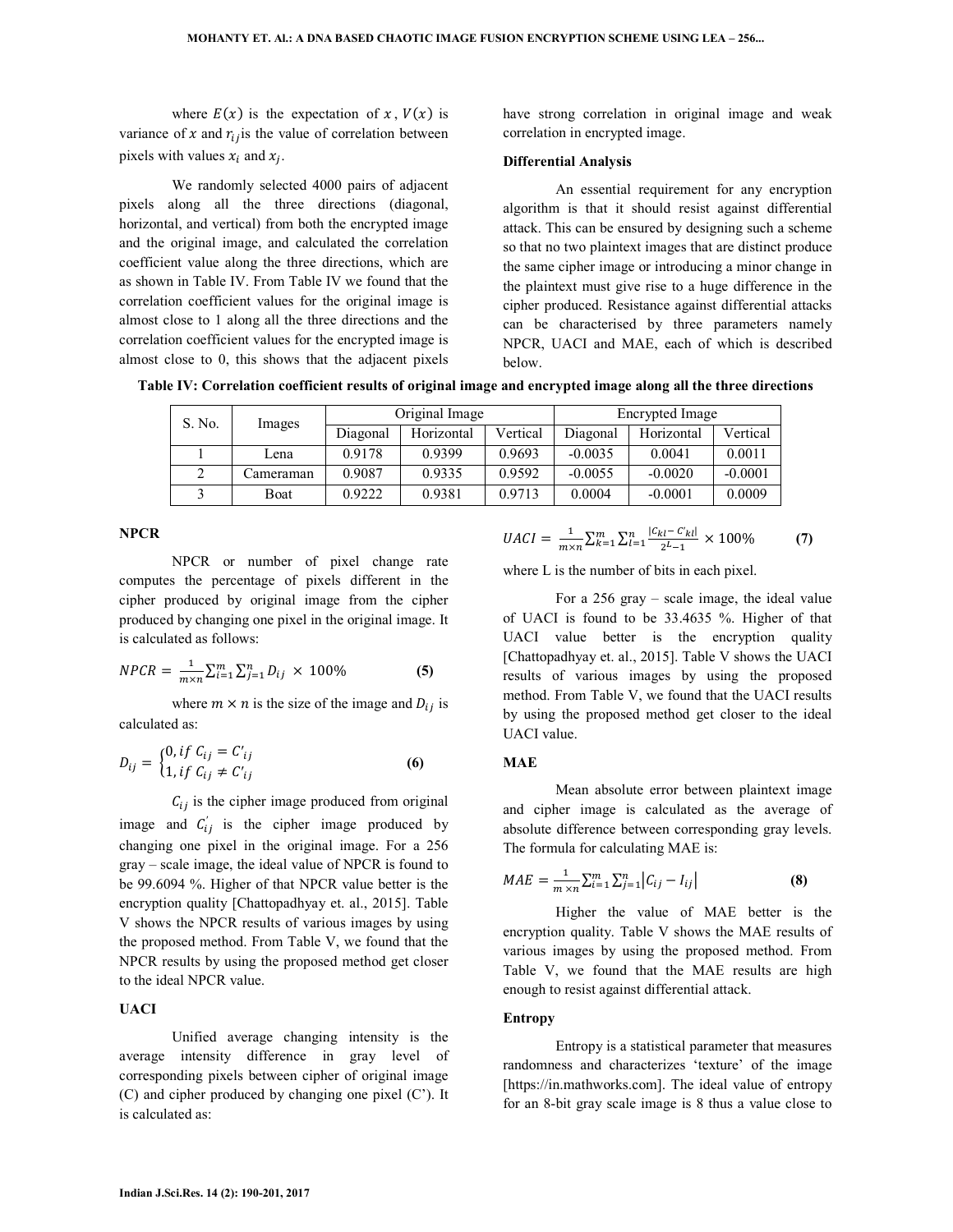the ideal is desirable. The proposed scheme is able to attain different values of entropy for each random key image and the best values are tabulated in Table VI.

 The values obtained shows that proposed scheme is efficient and secure enough. Also we compare this entropy value to the entropy values obtained by various schemes, from that we found, the entropy value of encrypted 'Lena' image by using the proposed encryption scheme is higher than that obtained by various schemes like [Choi et. al., 2016] has entropy 7.8198246494, [Chai, et. al., 2016] has 7.9973, [Guo et. al., 2011] has 7.9974 and [Xing-Yuan and Qian 2014] has an entropy of 7.9970. Therefore our scheme has better randomness of pixels than the other schemes, so our scheme is better than the others.

## **Table V: NPCR, UACI and MAE results of various images**

| S.<br>No.                   | Images    | <b>NPCR</b> | <b>UACI</b> | <b>MAE</b> |
|-----------------------------|-----------|-------------|-------------|------------|
|                             | Lena      | 99.6201     | 33.4741     | 103.1086   |
| $\mathcal{D}_{\mathcal{L}}$ | Cameraman | 99.6033     | 33.4958     | 92.3286    |
| 3                           | Boat      | 99.5777     | 33.4423     | 90.0838    |

#### **Table VI: Entropy of various images**

| S.                |                                 | Original | Cipher |
|-------------------|---------------------------------|----------|--------|
| No.               | Images                          | Image    | Image  |
|                   | Lena $(256 \times 256)$         | 7.5694   | 7.9975 |
| $\overline{2}$    | Cameraman (256<br>$\times$ 256) | 7.0097   | 7.9976 |
| $\mathbf{\Omega}$ | Boat $(512 \times 512)$         | 7.1914   | 7.9993 |

## **CONCLUSION**

 Proposed an encryption scheme that uses cross-coupled logistic map, DNA XOR operation based Image fusion, Hash function  $(SHA - 256)$  and the heart of the scheme i.e. LEA – 256. Such a complex amalgamation ensures an algorithm that is easy to implement yet difficult to decipher. The result analysis shows that the obtained cipher is highly unintelligible and secure. The security analysis shows that the algorithm is sufficiently strong to resist attempts of both simple and differential attack.

## **REFERENCES**

Coppersmith D., 1994. "The Data Encryption Standard (DES) and its strength against attacks," IBM journal of research and development, **38**(3):243-250.

- Pub NF., 2001. Advanced encryption standard (AES). Federal Information Processing Standards Publication, **197**:441-0311.
- Hong D., Lee J. K., Kim D. C., Kwon D., Ryu K. H. and Lee D. G., 2013. "LEA: A 128-bit block cipher for fast encryption on common processors," In International Workshop on Information Security Applications, Springer International Publishing, pp. 3-27.
- Choi J., Seok S., Seo H. and Kim H., 2016. "A fast ARX model-based image encryption scheme," Multimedia Tools and Applications, pp. 1-22.
- Guesmi R., Farah M. A., Kachouri A. and Samet M., 2016. "A novel chaos-based image encryption using DNA sequence operation and Secure Hash Algorithm SHA-2," Nonlinear Dynamics, **83**(3):1123-1136.
- Zhang Q., Guo L. and Wei X., 2013. "A novel image fusion encryption algorithm based on DNA sequence operation and hyper-chaotic system," Optik-International Journal for Light and Electron Optics, **124**(18):3596-3600.
- Xiao G., Lu M., Qin L. and Lai X., 2006. "New field of cryptography: DNA cryptography," Chinese Science Bulletin, **51**(12):1413-1420.
- Mondal B. and Mandal T., 2016. "A light weight secure image encryption scheme based on chaos & DNA computing," Journal of King Saud University-Computer and Information Sciences.
- Wu X., Kan H. and Kurths J., 2015. "A new color image encryption scheme based on DNA sequences and multiple improved 1D chaotic maps," Applied Soft Computing, **37**:24-39.
- Zhang Q., Guo L., Xue X. and Wei X., 2009. "An image encryption algorithm based on DNA sequence addition operation," Fourth International Conference on Bio-Inspired Computing (BIC-TA'09), IEEE, pp. 1-5.
- https://in.mathworks.com/help/images/ref/entropy.html [online available]
- http://sprott.physics.wisc.edu/chaos/2logmaps.htm [online available]
- Yunpeng Z., Yu Z., Zhong W. and Sinnott R. O., 2011. "Index-based symmetric DNA encryption algorithm,"  $4<sup>th</sup>$  International Congress on